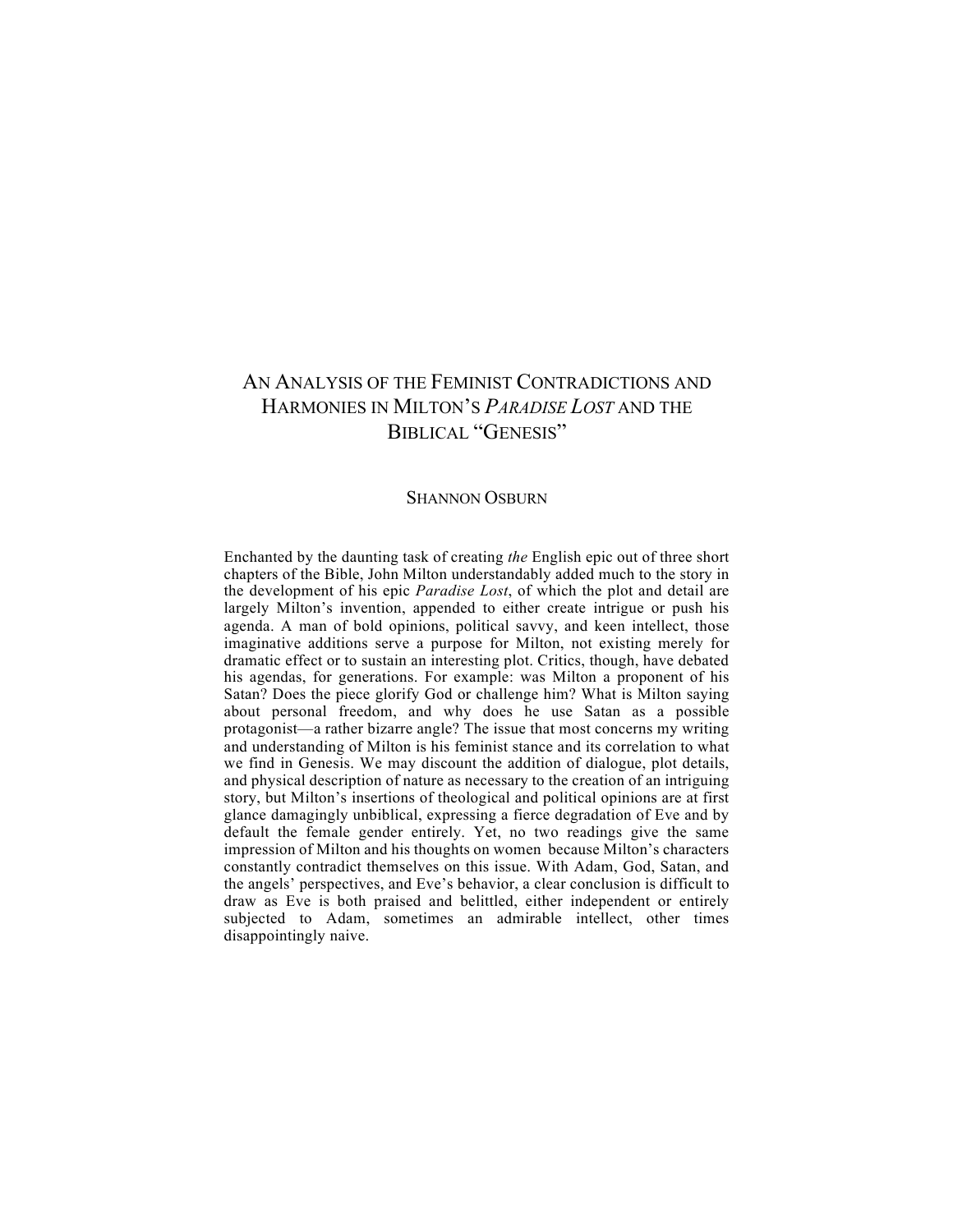*Paradise Lost* retells this Judeo-Christian story of creation and the fall of man, but to say it does so with liberties would be an understatement as Milton has taken this short, three-chapter text and expanded it into a twelvebook epic. His account begins *in medias res* with Satan, once a high-ranking angel of God, chained in Hell, freshly expelled from Heaven and plotting his revenge against God, whom he calls "our grand Foe" (1.122). After long bouts of vengeful brooding, Satan decides to target God by attacking that which he loves most—his newest and best creation, humanity. Milton then spends a large portion of his epic focused on the pair, Adam and Eve, before the climactic moment of the first sin, punishment for all three involved (Adam, Eve, and Satan), and concluding with that first couple's first steps into the unknown. Those intermediate moments (life after creation but before the fall), characterized by relational interactions, by all appearances are small, serving as plot filler and character development. Yet, they fashion the feminist debate in their contradictory nature to one another because Milton's Eden is nothing if not relational. As my feminist questions concern the relationship of *Paradise Lost* to *Genesis*, we must decide how Milton meant to portray Eve to be certain of how or if his account disputes the scriptures.

To draw a sophisticated conclusion concerning Milton's depiction of Genesis, we must first look carefully at that biblical source. In her essay "How Milton Read the Bible: the Case of *Paradise Regained*," Mary Ann Radzinowicz explains that while Milton "read both Hebrew and Greek and used both the Junius-Tremellius Latin Bible and the *Biblia Sacra Polyglotta*  of Brian Walton, he was not committed to a particular translation and did not signal the importance of Scripture to his poetry merely by echoing the language of the King James Version" (209-10). Because Milton likely drew from a thorough knowledge of the Hebrew language, I will use Robert Alter's translation of *Genesis* to explicate the differences and similarities, in which he attempts "to represent a more precise understanding of the Hebrew than previous translations have shown" (xlix). Alter provides the modern English reader the ability to better understand the original text by pointing out literary devices such as puns, rhyme, and alliteration which are rarely found in translations, providing context which modern readers are mostly unaware of, and explaining pieces of text which simply do not translate in full to English, thus providing invaluable nuances to the language in a way most translations miss entirely, on which the meaning of a verse may rest.

The scriptural account, from which Milton derives his story, comes from the first three chapters of *Genesis* in the Hebrew Bible, or Old Testament in the Christian Bible. Chapter one is a poetic, chronological telling of creation, in which God's performative speech acts generate matter over a period of six days—light, which he divided into day and night, on the first day; the "Heavens" (1.8) on the second day; dry land with vegetation, and separate seas on the third day; the sun, moon, and stars on the fourth day; birds and sea creatures on the fifth day; finally concluding with land animals and a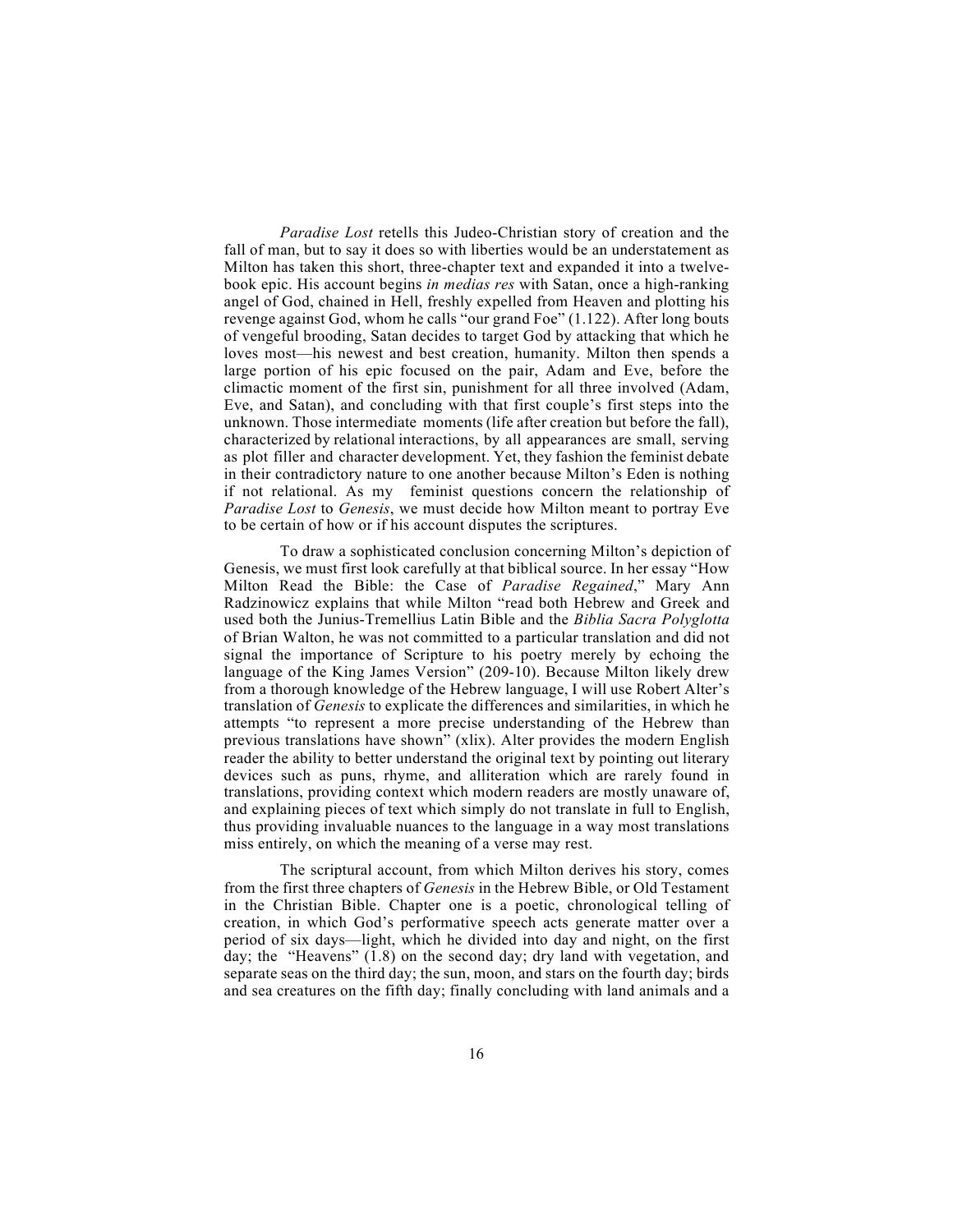human on the sixth day. To the human, which in the Hebrew is at this point either gender neutral or gender encompassing, God gives charge over the rest of creation. Satisfied that God's creation is complete and "very good" (1.31), God "ceased from all the work" (2.3) and blessed the day.

Chapter two of Genesis gives, as Robert Alter explains, "a more vividly anthropomorphic account" of creation; in other words that it is "a plunge into the technological nitty-gritty and moral ambiguities of human origins" (7). While Milton does draw from both creation accounts, this more narrative-like structure seems to coincide closer with Milton's rendering in *Paradise Lost*, because here the writer of Genesis offers a craftsman-like God who builds with matter and uses his hands and breath, thus giving energy and legitimacy to Milton's monistic beliefs—beliefs that do not allow for separation of the material from the spiritual or Godly, because God created all things from himself. This version also allots room for separation of the sexes, making a single human definitely created first (to whom he warns not to eat "from the tree of knowledge, good and evil,"  $(2.17)$ ) and the another to be "built" (2.22) after, as a companion and help to the former. Upon meeting this new creation—a woman—the first human, only now understood to be male, so pleased to have a partner like himself, utters his first recorded words in beautiful, adoring verse:

> This one at last, bone of my bones and flesh of my flesh, This one shall be called Woman, for from man was this one taken. (2.23)

The scripture tells us that the two live unapologetically and innocently naked in the garden, which God has created for them.

Unlike Milton's tale, which offers a detailed account of life in Eden, Genesis takes the characters straight from creation to fall. The accounts of married life, work, and self-discovery in *Paradise Lost* are constructed entirely by Milton's imagination, or rather inspired by the muse. *Genesis*  Chapter 3 begins with a "cunning" (3.1) serpent's attempt to deceive the woman, and the woman's attempt to resist his duplicity with a rebuttal to his lie. The serpent tries to create an ambiguity in God's command, which he misquotes, exaggerating God's original words, which were to not eat of one particular tree, to not eat of any tree at all, as the serpent obscurely claims. The text implies that the woman recognizes his equivocation and interrupts him with her hyperbolic testimony that "from the fruit of the tree in the midst of the garden God has said, 'You shall not eat from it, and you shall not touch it, lest you die'" (3.3). Her addition to God's words, "you shall not touch it," although indicating a resolve to stand against the serpent's deception, may prove her vulnerable to persuasion and disobedience. The serpent, unfazed by her resistance, does not acknowledge her rebuttal but insists that God has been dishonest in his representation of the tree's power; that it will not kill, but instead give god-like knowledge. The text then reveals the woman's internal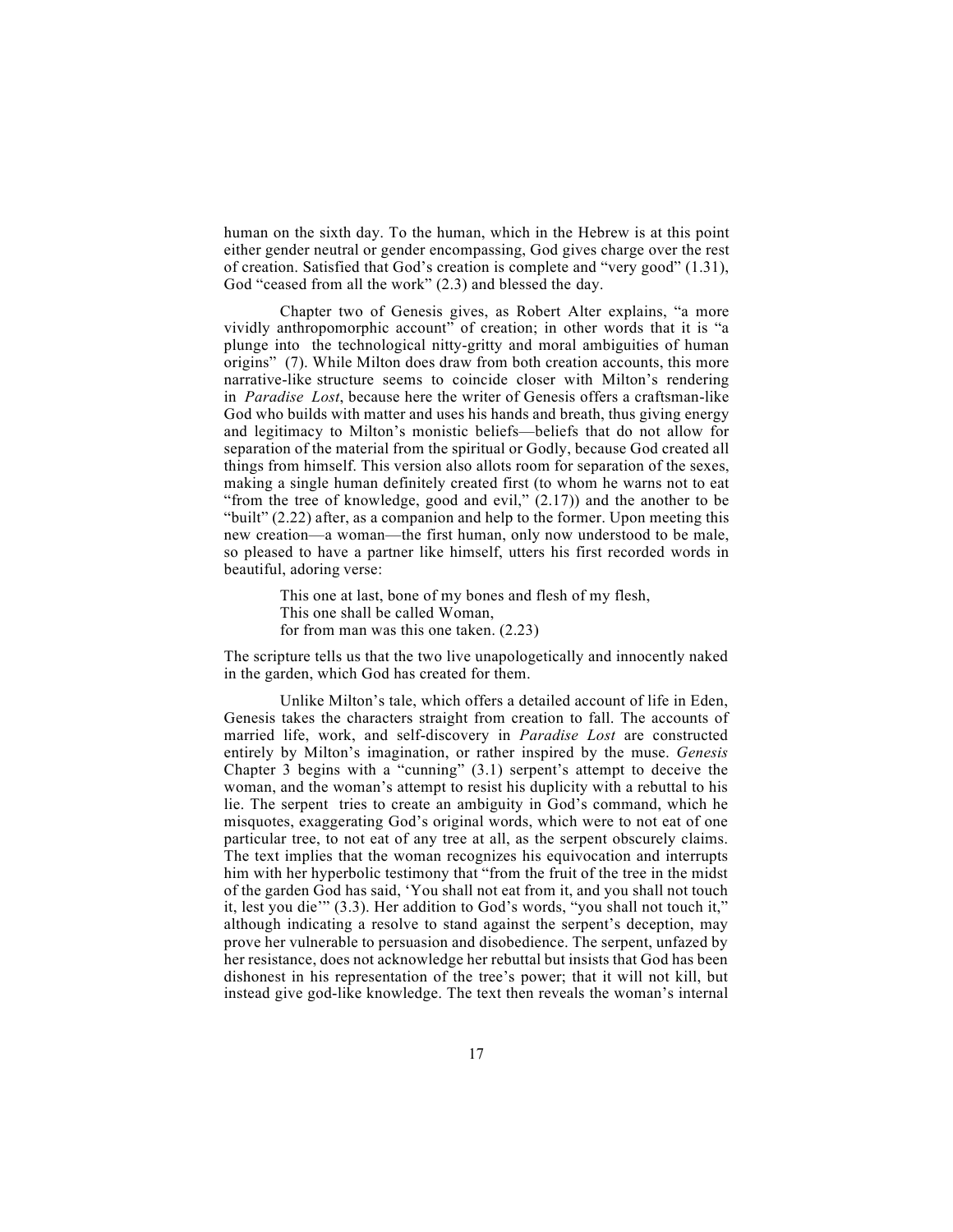conflict, as she is charmed by the sight of the tree and its "lust to the eyes" (3.6), eventually surrendering to temptation and taking the fruit. Eve subsequently gives the fruit to the man, but *Genesis* offers no indication of coercion, debate, or conflict in this correspondence; the man takes the fruit without question, and he and Eve suddenly see with fresh eyes that they are naked and attempt to cover themselves. Then, upon hearing God walking in the garden, they hide in fear. God calls to them, and they admit their crimes, but not without placing the highest blame on one another and the serpent. God punishes each individually (the serpent, the woman, and the man), then after clothing the couple banishes them from the garden to toil for their living as they are now mortal beings.

Consider the different relationships in Eden and the perceptions of Eve found in *Paradise Lost* by the different characters, starting with the divine characters, of which Satan is the first to weigh in who, by superficially looking only on the external (and from afar, no less), notices how Adam and Eve are "Not equal as their sex not equal seemed" (Milton 4.296). This remark, he makes after praise both Adam and Eve, saying that they "seemed lords of all" and "in their looks divine / The image of their glorious Maker shone" (4.290- 2). His observation that both "not equal seemed," does not fit with his previous rhetoric, yet from it stems further shrewdness about the two as individuals. Adam appears "for God only," while Eve "for God in him" (4.299). Satan with his "fixed mind" (1.97) being the earliest judge of the couple we encounter may cause us as readers to assume, having only now heard such talk of women and it coming from the great deceiver, that this opinion merely reflects the evil nature of its speaker. Similar to later discourse from Adam, that Eve is "inferior in the mind"  $(8.541)$  and "[resembles] less his image"  $(8.543-44)$ which sounds like typical guy chatter about his wife, such as the popular "women can't drive" mantra, this account we could easily dismiss until the unfallen angel Raphael confirms and takes farther such assumptions.

According to Raphael, Eve's greatest potential is like a stumbling block for Adam. He warns Adam not to let his physical attraction to Eve (the only thing she has going for her) overpower him, or cause him to submit to what he calls a "[thing] / Less excellent" (8.565-66). He gives Adam pointers on how to make Eve "acknowledge thee her head," (8.574) because though "Fair no doubt," (8.568) she is not worthy of Adam's "subjection" (8.570). Because this demeaning account of woman has now come from such high authority, it begins to look more and more valid, as if in Eve, Milton has created a truly inferior character in mind and body.

Adam and the rather opinionated Narrator (which can be read aligned with the authorial voice) in many ways echo these celestial voices and their demeanor toward Eve. Like many first time readers, my impression of their attitudes concerning Eve were entirely antifeminist and understandably so as the Narrator gives little personal input on Eve except to essentially blame her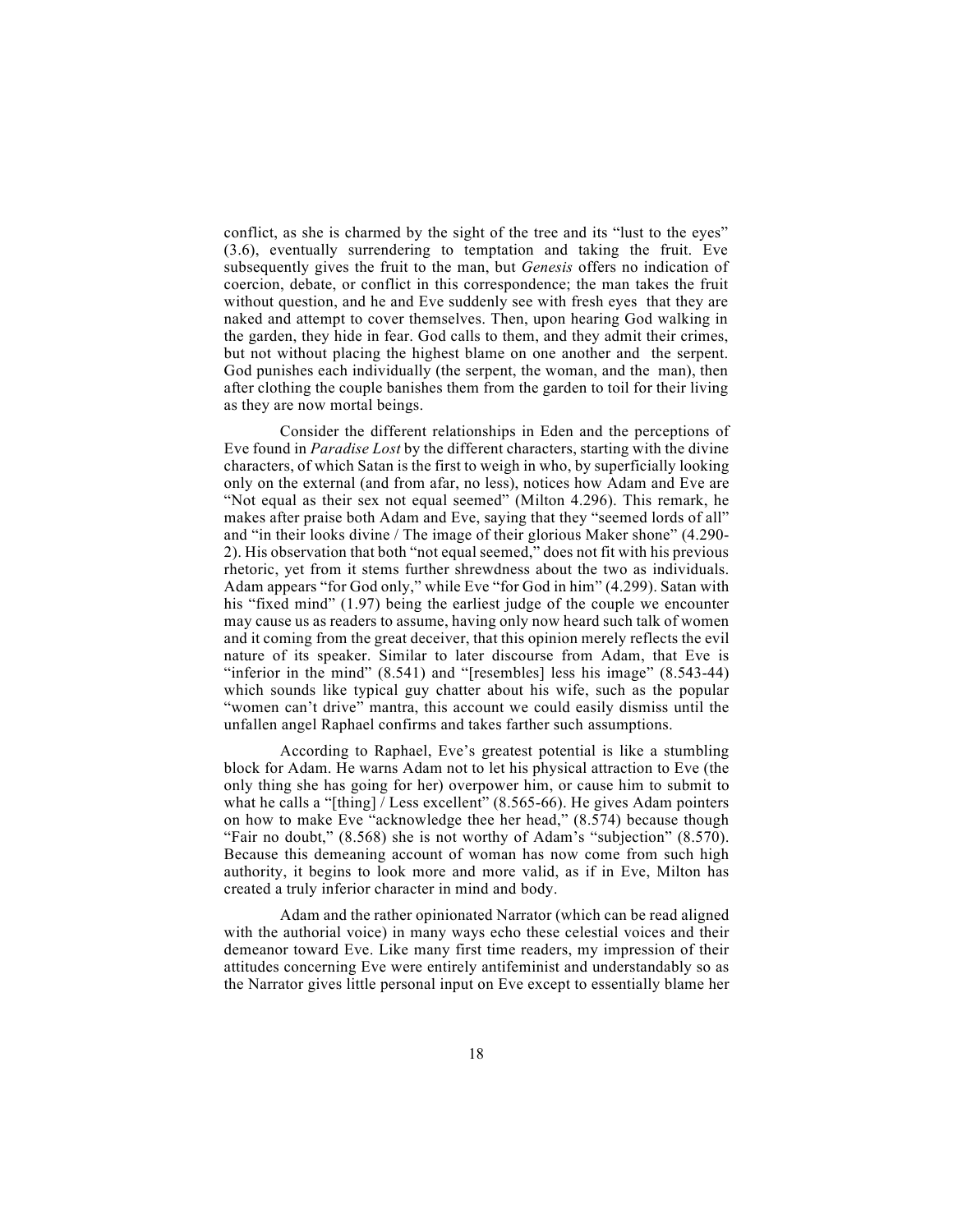for the fall, allotting Adam no agency apart from him being, "not deceived, / But fondly overcome with female charm," (9.998-99) initially making Eve seem less the villain, yet creating in Adam a victim with Eve's beauty and charm as the assailant. Adam, before the fall, has already made clear this vulnerability to Eve's looks, that only "Against the charm of beauty's powerful glance" (8.533) is he weak. In fact, he tells us, "All higher knowledge in her presence falls / Degraded," (8.551-2) rendering the great intellect that is supposedly Adam, dumbfounded, causing Eve to appear "wisest, virtuousest, discreetest, best," (8.550) which the text seems to claim she is not. In spite of this power she has over him, Adam does not relent Eve's "[inferiority] in the mind / And inward faculties," (8.541-2) also emphasizing the importance of outward appearance that she "[resembles] less / His image who made both" (8.543-4). She does not look like God. And although he regards her highly, "delight[ing] / both of her beauty, and submissive charms" (4.497-8), when discussing her apparent wit, Adam remarks that Eve seems "As one intended first, not after made / Occasionally" (8.555-6). Eve is merely an afterthought meant for Adam's pleasure and nothing else; Adam should not fall for such trickery as outward beauty.

This opinion of Eve, in relation to Adam, reflects a traditionalist point of view. As Diane Kelsey McColley observes of Eve, "so great is the weight of misogynous tradition, in fact, that few readers of *Paradise Lost* have made bold to say with Adam that God has done his part" (2). In the first chapter of her book, *Milton's Eve*, McColley explains the pictorial and literary tradition surrounding the Genesis creation story at the time Milton was writing, and how she believes it is "a dualistic habit of mind that [Milton] strove in all his works to reform" (3)—that is, that matter, nature, the body, passions, etc. are separate from and oppose all that is good and spiritual. Woman, in this scenario "the primordial temptress, represents the dark and dangerous (or rebellious and thrilling) side of each antithesis" (3) because "matter, flesh, sexuality, and woman have something intrinsically wrong with them" (11). While "many scholars have perceived traces of [this idea] in *Paradise Lost*" (13), McColley highlights that Milton's Eve lacks the sly, sexually manipulative or the inverse shy and shameful natures universally associated with her character. She argues that his seventeenth-century audience would never have expected the reason and grace Milton attributes to her, partially because they were so accustomed to "lavishing its greatest imaginative power on the moment of disobedience" (6) and rarely considered life and especially righteousness before the fall. This idea rests on the separation of the virtuous, spiritual word from the natural material, a popular Protestant belief contrary to Milton's monistic dogmas that the two (spiritual and material) are essentially mutually dependent. In *Paradise Lost,* angels are said to eat, sleep, and have sex – bodily necessities and desires, yet for Milton, who believed God created all things out of Chaos (the, as Dennis Richard Danielson puts it, "not yet creation proper," the original Godly matter from which God's essence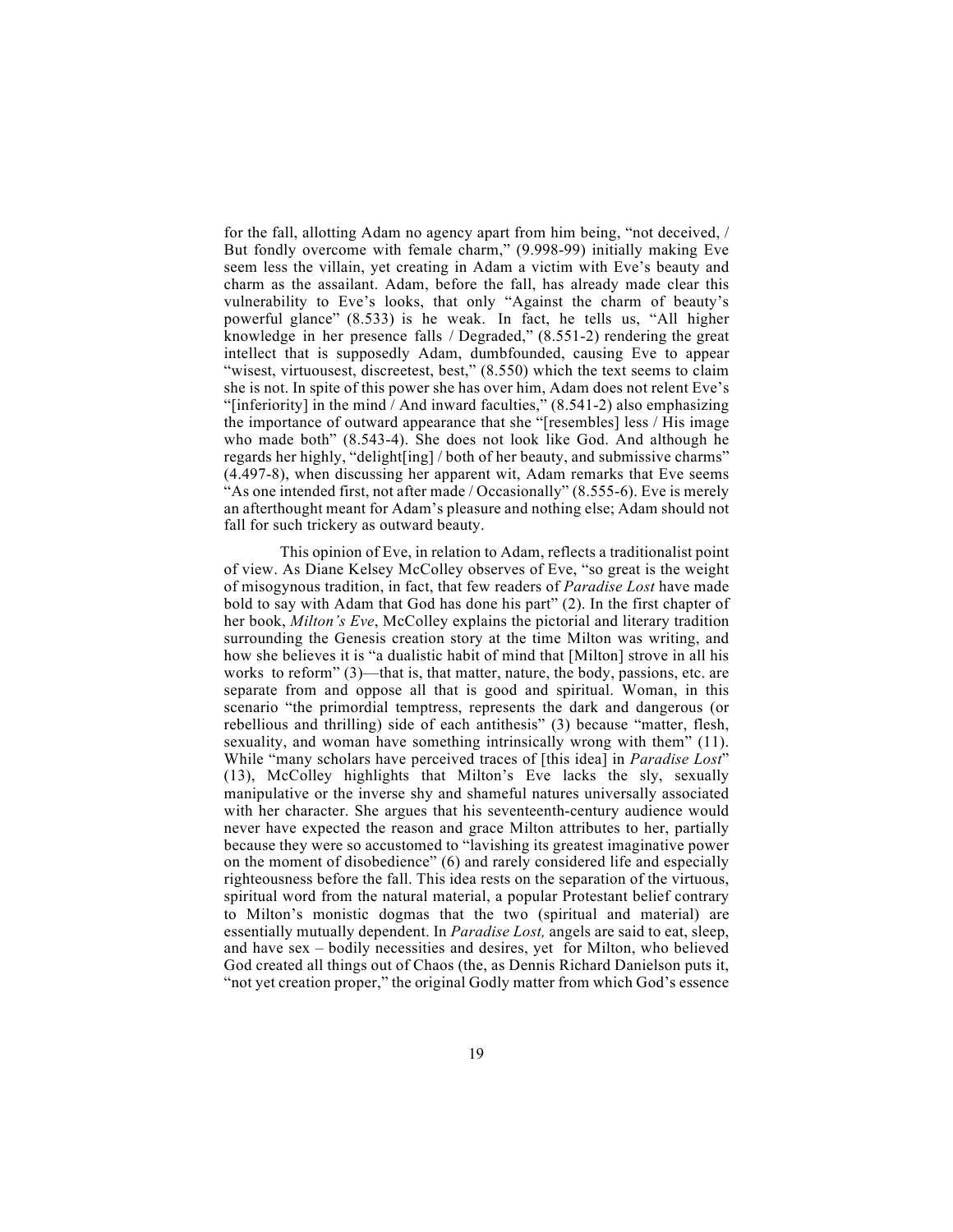has been removed and "rendered external to him" (46)), all material things and beings are inherently linked to the spiritual and vice versa. Therefore, this idea of the female representing vulgarity and that of the flesh more than any other being, and that those qualities are innately bad would not sit well with Milton's theodicy, or his belief and argument for a benevolent God.

Milton also displays to his readers a true righteousness in the married life of Adam and Eve by complicating the tradition of a guilty, ruinous, carnal Eve. But, as McColley rightly observes, "the feature of Milton's treatment of Eve that is most unpalatable to modern readers is her subordination to Adam" (34). But McColley begs us to consider that our modern progressive mentalities misguidedly link subordination and inferiority, just as the early reader would struggle with Milton's monism. *Paradise Lost*, before the fall, introduces its readers to a world in which service to one another "is a means of promotion by unprecedented merit" (56). Adam and Eve gladly serve one another as their particular talents permit them, "so that Eve has particular pleasure in helping and learning from a husband she admires, and Adam has particular pleasure in attending to the peace and liberty of a wife he cherishes" (35). Eve's service and subordination, in particular, McColley believes, Milton likens to that of God the Son to God the Father. In Protestant theology, God designed marriage as an earthly reproduction of the God's marriage to the church, but it also compares considerably to the unity of the Trinity. The Father, Son, and Holy Spirit, though separate entities are so unified that they are in fact one – a single God. Likewise, *Genesis* tells us that in marriage the two "become one flesh" (2.25). In the Godly union The Son, though equal to the Father, "[does] not consider equality with God a thing to be grasped" and "humbled himself by becoming obedient to the point of death" (ESV Philippians 2:6,8). If McColley's assertion is correct, Eve's subordination to Adam raises her status greatly rather than diminish it. Her claims that "subordination is not demeaning, but is a means of promotion by unprecedented merit" and that "the idea that service means loss of power, freedom, dignity, and opportunity is the central distortion of the Satanic mind" (56) may not sit well with a twenty-first century audience, but Milton's readers, who are familiar with the traditional interpretation of marriage (that which links Christ with the husband, and the church with the wife) might find Milton giving Eve such stature as comparing her to Christ bold and unsettling.

Milton's Adam, though believing, as most, that Eve is his subservient and lesser in all traits of value, senses such noble qualities in Eve, which cause him to question what he thinks he knows about her. In his discourse with the angel Raphael, he describes the passionate love he feels toward Eve but fears that it weakens him. Adam wonders if "nature failed in me and left some part / Not proof enough such object to sustain" (8.534-5). If Eve truly was only an afterthought, Adam ought to be more resilient to her beauty and charms than he is, implying that perhaps God failed Adam as a creator. He consents that,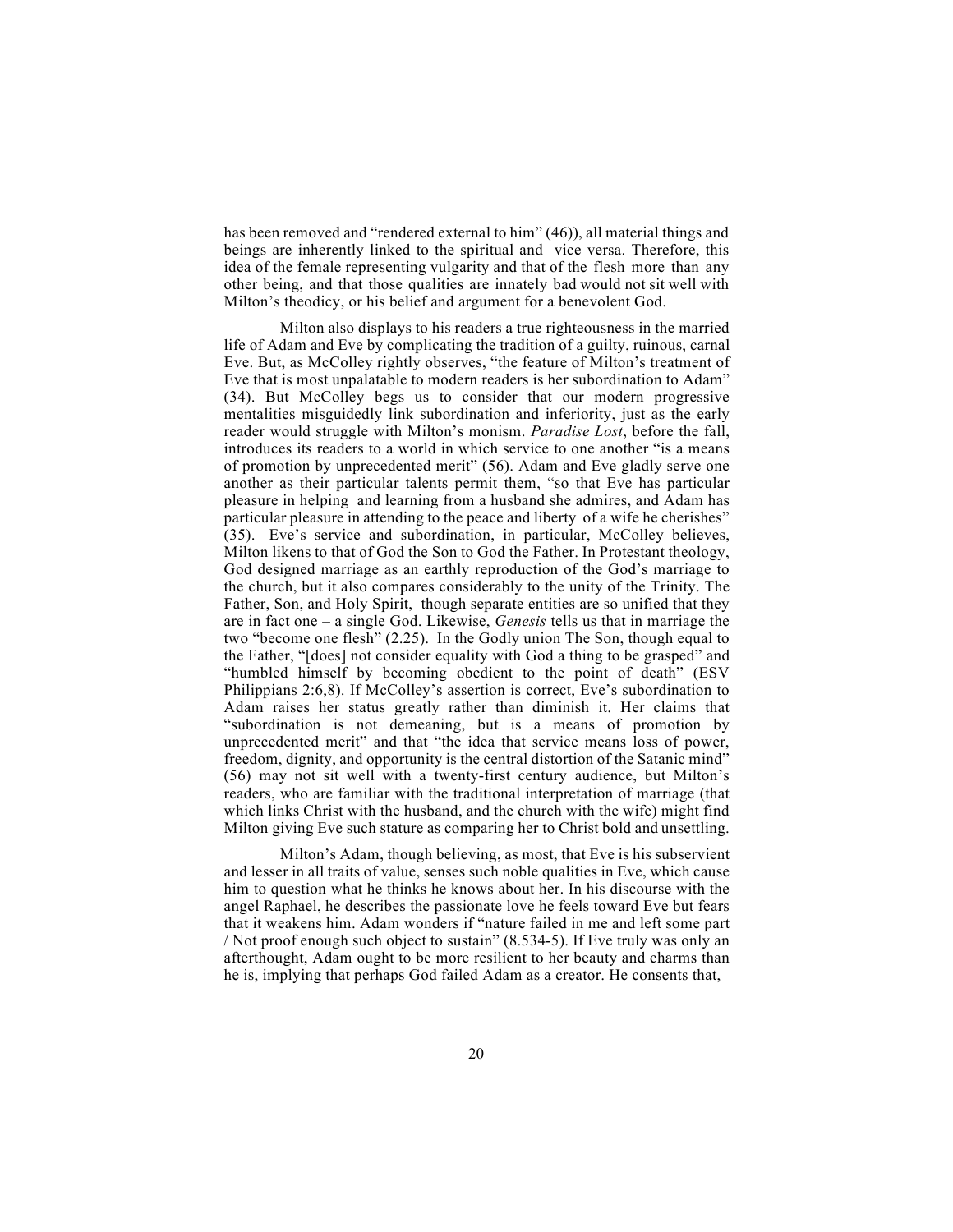"For well I understand in the prime end / Of nature her th' inferior," (8.540-1) [. . . ] Yet when I approach Her loveliness so absolute she seems And in herself complete so well to know Her own that what she wills to do or say Seems wisest, virtuousest, discreetest, best (8.546 - 50).

Adam, who the text claims to be full of wisdom and intellect, cannot help but notice those same qualities in his wife. In fact, in this same conversation with Raphael, we learn that Adam does not want to be a superior. He tells the story of how he asked God for an equal, for "Among unequals what society / Can sort" (8.383-4)? He pleads to God, [ . . . ] Of fellowship I speak Such as I seek, fit to participate All rational delight wherein the brute cannot be human consort (8.389 -92),

Wanting an equal in the mind, with whom he can converse and truly relate. While Raphael disputes any claims against God's provision, he agrees that God made Eve to obey Adam, and Adam must stay in control. He even reproaches him for the passion (particularly the sexual) which Adam feels for Eve, Raphael asserts, reflects mere "carnal pleasure," (8.593) which he believes debases divine love which "hath his seat / in reason and is judicious" (8.590-1). But to this Adam amorously answers,

> Neither her outside formed so fair nor aught In procreation common to all kinds … So much delights me as those graceful acts, Those thousand decencies that daily flow From all her words and actions mixed with love" (8.596-7, 600-02).

Adam loves Eve for more than her beauty and erotic passions, but adores the small acts and words of their daily lives together; Adam values Eve for who she is as a person, not an object of desire and subordination. And in a bold retort, he questions the veracity of Raphael's stance on sexual love asking,

> To love thou blam'st me not for love thou say'st Leads up to Heav'n, is both the way and guide. Bear with me then if lawful what I ask: Love not the Heav'nly spirits? And how their love Express they? By looks only or do they mix Irradiance? Virtual or immediate touch? (8.612-17)

In this passage Adam brazenly defends Eve, and proves quite the rhetorician because truthfully Milton's angels have sex and apparently really good sex at that. The confrontation leaves Raphael dumbfounded, with no choice but to answer in the affirmative, and as "the parting sun" (8.630) his "signal to depart" (8.632) conveniently gives an excuse to leave, he does so with haste. This proves again that angels are not infallible, as Satan and his followers have demonstrated their ability to get it wrong. For even unfallen Raphael's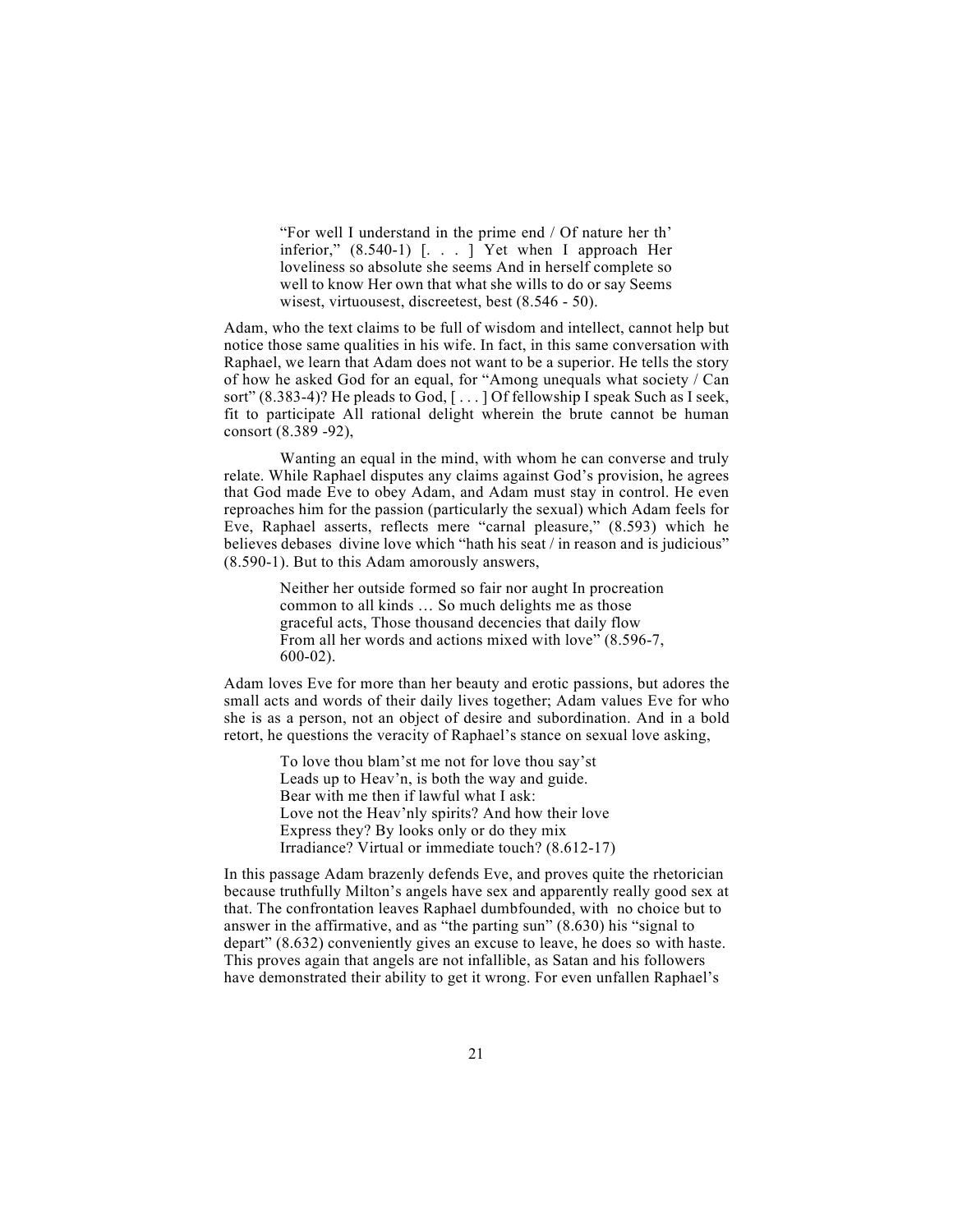words demeaning passionate and sexual love, contradict an alternative viewpoint expressed by the Narrator, explicated in Book Four:

> Whatever hypocrites austerely talk Of purity and place and innocence, Defaming as impure what God declares Pure and commands to some, leaves free to all. Our Maker bids increase. Who bids abstain But our destroyer, foe to God and Man? Hail wedded love, mysterious law, true source Of human offspring, sole propriety In Paradise, of all things common else! (4.744-52)

Raphael assuredly does not speak for Milton, nor for Milton's understanding of God and his will, but protective Adam's protest does, thus leaving some hope for the modern feminist reader and Eve.

But when we look at the Eve character herself, we find conflicting characteristics which at times seem to support the idea that the men in the poem have unfairly represented her, but often do not. First, she constantly praises Adam like a God, as if he is her maker and sustainer:

> To whom thus Eve replied, O thou for whom And from whom I was formed flesh of thy flesh, And without whom am to no end, my guide And head (4.440-43).

Without realizing it, Eve here expresses her inferiority to Adam, who was made for God, whose guide and head is God. And if she praises him like God, what sort of lowly creature does that make her? She also proves the inadequacy of her mind when she abandons the boring conversation between Adam and Raphael (in which Adam is utterly consumed), preferring to hear the heavenly news from Adam (a secondary source) who "would intermix / Grateful digressions, and solve high dispute / with conjugal caresses, from his lip" (8.54-6). Eve here appears, for lack of a better word, ditsy, and even more striking, she proves that she has no identity outside of Adam, preferring to see and gain knowledge through his filter. Eve only finds wholeness and legitimacy in the context of her husband, whom she calls "author and disposer," (4.635) and her "law" (4.637). And according to Eve, man "Is woman's happiest knowledge and her praise," (4.638). Eventually, she acknowledges "what wants / In female sex" (9.821-22).

But this, my first and disappointed impression of Milton's Eve, may not reflect the complexity of her character fairly. Both Joseph Wittreich, in his book *Feminist Milton*, and Diane McColley, in her article "Eve and the Arts of Eden," caution modern readers of *Paradise Lost* who can, as McColley warns, "use the spear of criticism to free the text, or … pour venom,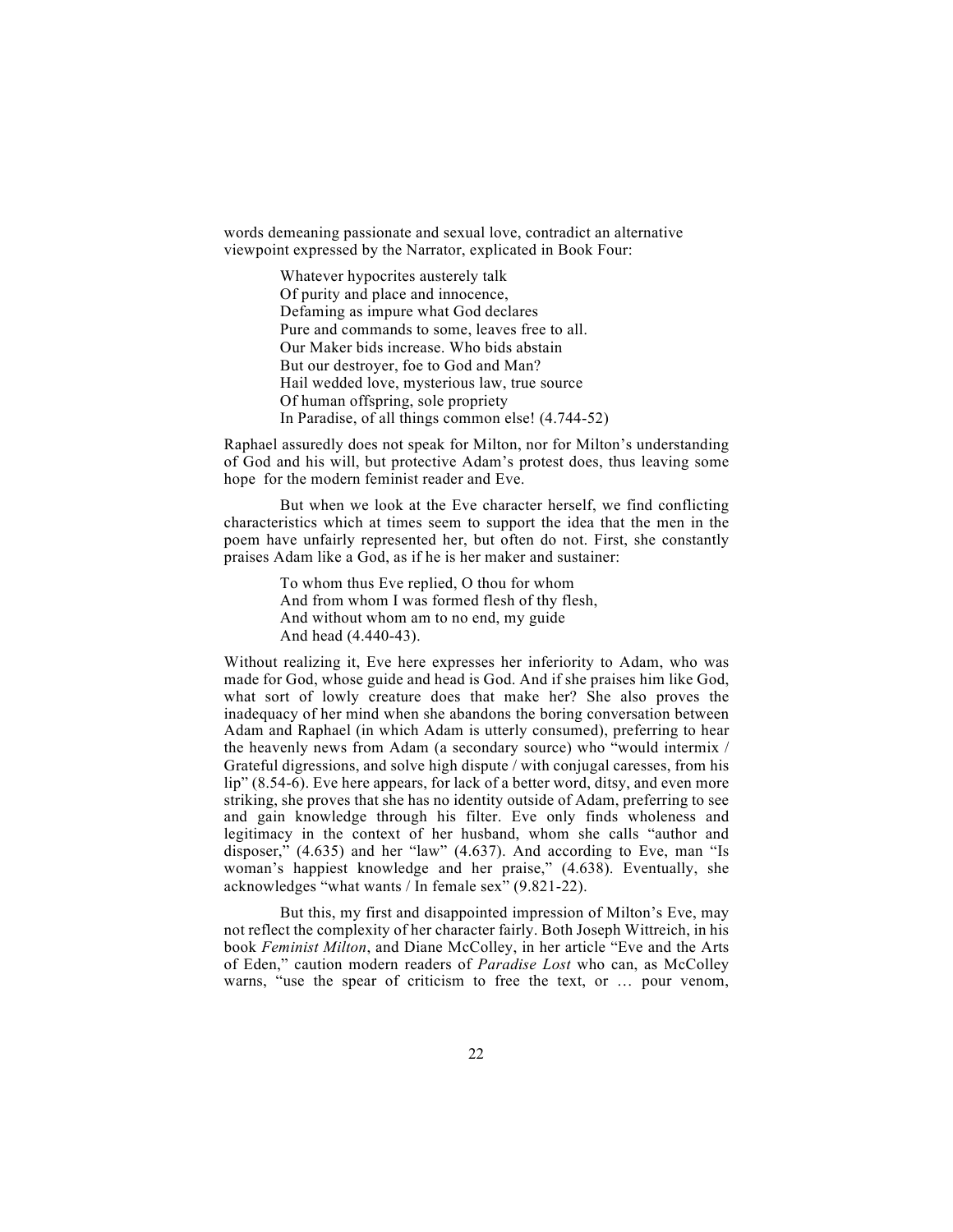distempers, phantasms, and high conceits into it", particularly concerning Eve, who "whenever there is a rape of the text gets the worst of it"  $(101)$ . Similarly, Wittreich advises "it now requires a special effort to read *Paradise Lost*, an effort that should be made by Miltonists and feminists alike to read across the grain of the accustomed experience" (32). The modern reader may be surprised to learn that the eighteenth-century female readership of Milton found him to be "a figure through whom they can advance and whom they can use to benefit their polemical positions" (54). It seems that in another time, in a different context, women recognized qualities in Eve that can be clouded in our time by such words as *obey*, *submission*, and *subordination*, as they recall images of denigration, restraint, abuse, and disregard. To grasp a deeper understanding of Milton's drastically deviant account of Eve, we must observe Wittreigh's counsel that "the representation of this or that idea does not necessarily signify a lack of resistance to it" (10).

Consider pre-*Paradise Lost* accounts of Eve in art and literature. As stated earlier, McColley explains the two primary illustrations of Eve: the sexually manipulative temptress, and the shameful, embarrassed sinner, struggling to cover her nakedness. In contrast, Milton fashions in Eve a believable human being, and gives her qualities that make her admirable. For by acknowledging the modern reader's tendency toward cynicism regarding works in a patriarchal tradition such as the one in which Milton wrote, and sidelining that inclination to better recognize cultural context, readers find an Eve of surprisingly equal stature (both human and spiritual), and equal intellect (both in intelligence and creativity), in whom Milton has placed attributes of himself, creating in her a poet and crusader for free will. In fact, after the fall, Eve, begging Adam's forgiveness and empathy, echoes famous lines of Milton's treatise "Areopagitica." She proclaims: "And what is faith, love, virtue unassayed, Alone, without exterior help sustained? Let us not then suspect our happy state Left so imperfect by the Maker wise As not secure to single or combined. Frail is our happiness if this be so And Eden were no Eden thus exposed!" (9.335-341). Similarly, in "Areopagitica" Milton writes, "Many there be that complain of divine providence for suffering Adam to transgress. Foolish tongues! When God gave him reason, he gave him freedom to choose, for reason is but choosing, he had been else a mere artificial Adam" (356)…For God sure esteems the growth and completing of one virtuous person more than the restraint of ten vicious" (357). Also, he confesses…

> I cannot praise a fugitive and cloistered virtue, unexercised and unbreathed,that never sallies out and sees her adversary, but slinks out of the race where that immortal garland is to be run for, not without dust and heat (350).

Both Milton and Eve here profess that God has given humanity free will, so that obedience to and love of God is a choice that when chosen is given freely. Both believe that without the freedom to choose and without a challenge to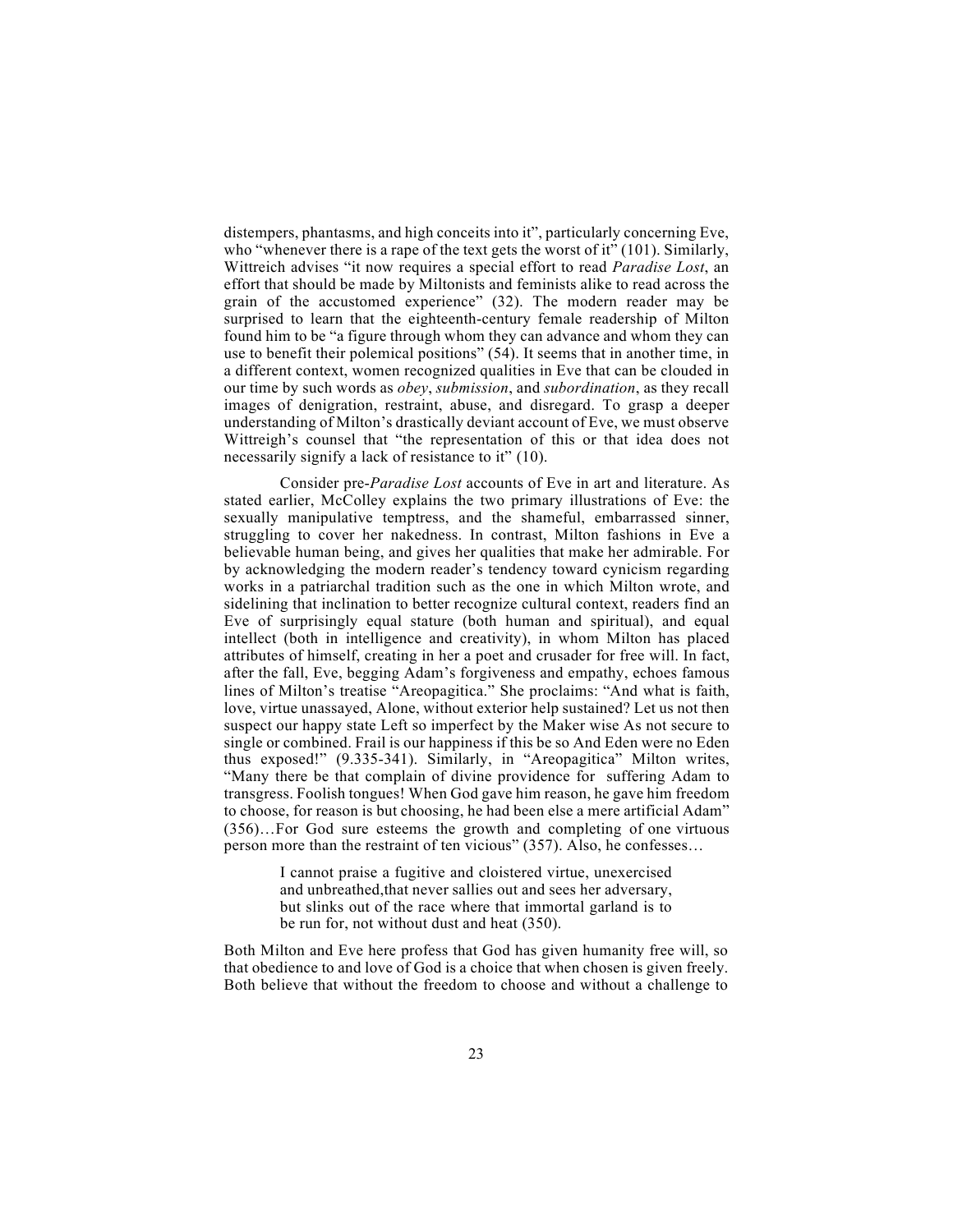that choice, love and obedience are the mere fabrication of false beings. That Milton imparted his voice and firm beliefs onto Eve, signifies respect that no artist or writer before had granted her, except perhaps the writer of Genesis. Perhaps then, any statements or actions by Eve that demonstrate inferior stature and abilities are merely reflections based on the misguided opinions of imperfect beings, which have always accounted her less.

I had hoped so, until Book Ten when God speaks – God who has not been fooled; who knew of Satan's planning and escape from Hell as it was happening; and who knew and planned a counter act to the fall before it happened. God has proven omniscient throughout the poem and had no higher view of Eve than Adam, Raphael, or even Satan. In a small but powerful series of lines God, in scolding Adam, reduces Eve more than all those before him, not only because his words carry more weight, but the words he uses is particularly heartbreaking for a woman to hear:

> Was she thy God, that her thou didst obey Before His voice? Or was she made thy guide Superior, or but equal, that to her Thou didst resign thy manhood and the place Wherein God set thee 'bove her made of thee And for thee, whose perfection far excelled Hers in all real dignity? Adorned She was indeed and lovely to attract Thy love, not thy subjection, and her gifts Were such as under government well seemed, Unseemly to bear rule, which was thy part And person hadst thou known thyself aright (10.145-56).

Here God first presents a series of rhetorical questions to which we can assume the answers are no, leaving the opposite to be yes. If he approves the assumption that Adam is Eve's guide by understanding that God, in saying "was she made thy guide," implies that in fact Adam was made Eve's guide, then we should also assume that the binary "was she thy God" must be understood as the opposite as well, that Adam was essentially Eve's god, thus entitled to worship and obedience. Additionally, God's seemingly sarcastic question, "was she made…/ Superior, or but equal," extinguishes all hopes that Eve and Adam might at least be peers. Ultimately, he avows her lack in dignity compared to Adam, and that though she has her looks, they are not enough to increase her marital or governing rank.

William Empson, in the chapter entitled "Eve" of his book *Milton's God*, fervently agrees with this interpretation of God's behavior toward Eve. He claims that "Ever since the development of monotheism Eve has been blamed for wanting to become a God, and Milton accepts that accusation against her from the text of Genesis" (154). He treats the relationship between God and Man, and particularly God and Eve, with a bitter contempt, rashly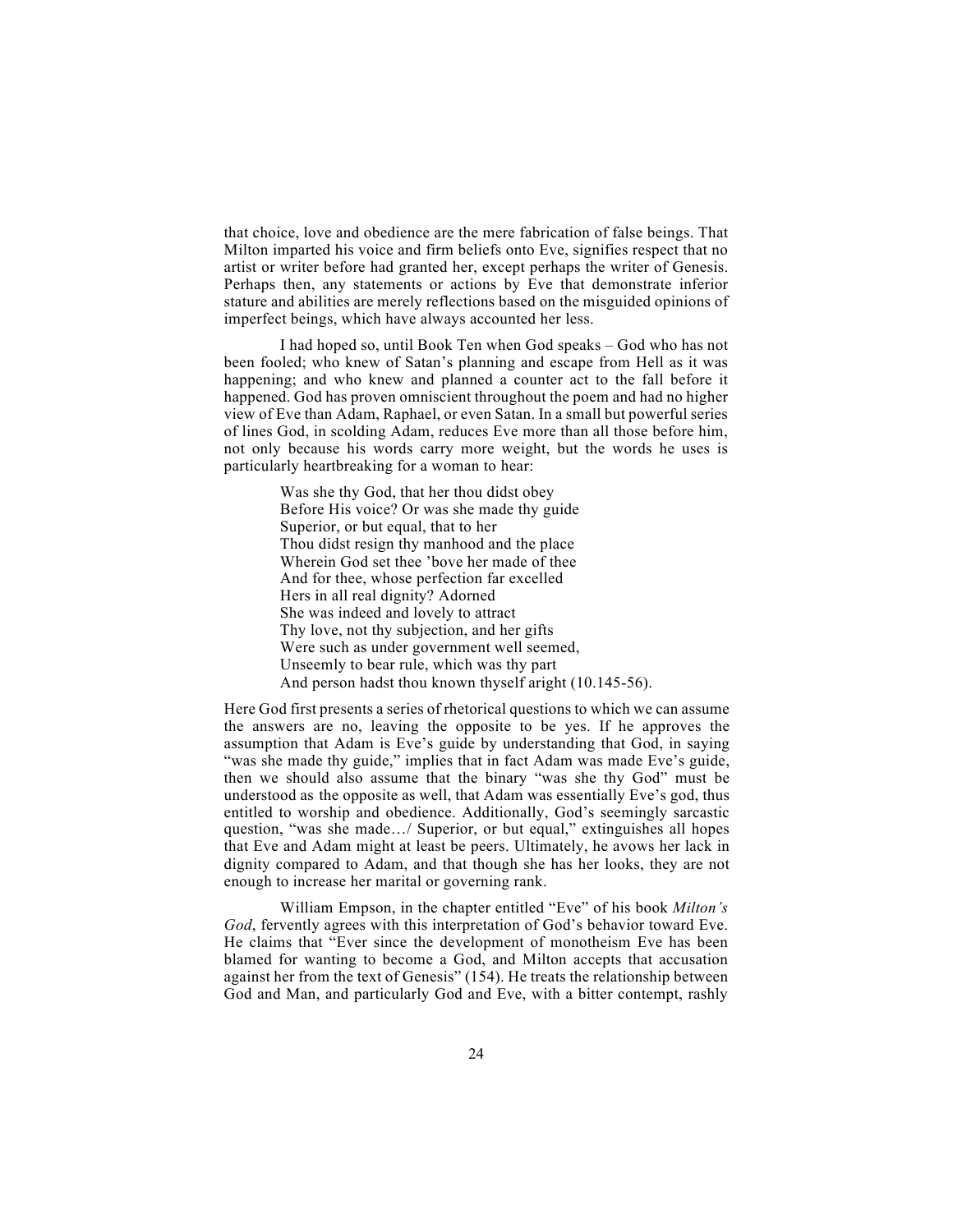assuming that Eve shares this contempt. To Empson, God is a "tyrant" (149) who in effect willed the fall, and, Empson theorizes, this God in *Paradise Lost*  reveals Milton's beliefs regarding women. As Richard Corum (who, in his essay "White Ink: *Paradise Lost* and Milton's Ideas of Women," concurs with Empson) states, "We can start at the top of Milton's corporate enterprise and examine his idea of woman by investigating his God's idea of woman" (121- 2). Empson's interpretation of Milton's God is that of "a bullfighter" who "of course does praise a bull if it is brave, but he means to kill it anyhow" (158- 9). "Adam and Eve would not have fallen unless God had sent Raphael to talk to them" (147), essentially causing the fall by introducing the thought (even if it be one to fear) of a conceivable fall. And as a bullfighter, God hoped that man would fall, so in essence, Eve's sin was the will of God, which Empson professes Eve sensed – "she presumes that God will love her for eating the apple" (163). Although "one expects the morality of a god to be archaic," such duplicity, for Empson makes this God, "wickeder than any recorded society" (161), this, the God whom Milton worships and, Empson believes, exemplifies. Corum agrees with these assertions about Milton's God, but understands Milton to be emotionally aligned with Adam's favorable thoughts of Eve, yet deems such thought sinful, because he doctrinally aligns with his God. According to Corum, "Milton had not wanted *Paradise Lost* to be a sinful mirror projecting itself out from the side of his mortal head" because he shamefully supposed "that he had ideas of women which were not divine" (134).

Both Empson and Corum's arguments of Milton's tyrannical God and bitter Eve contain holes, which must be confronted. McColley's, in her essay "Milton and the Sexes," provides an opposing view of God in the Judeo-Christian culture, by providing insight into a different ancient account of the creation of woman: In Hesiod's *Theogony*, Zeus creates Woman in revenge for Man's acquisition of forbidden knowledge from Prometheus; her name is Pandora, and she comes equipped with a box of evils. The Hebrew book of origins differs from the Greek in radical ways: instead of gods of both sexes who are a part of nature, and hence unreliable and sometimes hostile to humankind, it represents a transcendent maker of nature who 'created man in his own image. . . male and female created he them' (Gen. 1:27), pronounced this whole creation good, and blessed it; and instead of providing Woman as punishment, it represents her as meet help: that is, as a fitting aid and companion in the care of the world and the procreation commended in the callings to dress and keep the garden and to increase and multiply. (150)

The God presented here is far more complex than Empson imagines. And likewise, his declaration that "it is all God's fault really because he assigned them the serpent by 'doom express'"(168) falls short of Milton's adamant belief in free will. In fact in his treatise "The Doctrine and Discipline of Divorce," rebutting Jesuit accusations that Milton is responsible for "making God the author of sin" (208), Milton avows "that man's own free will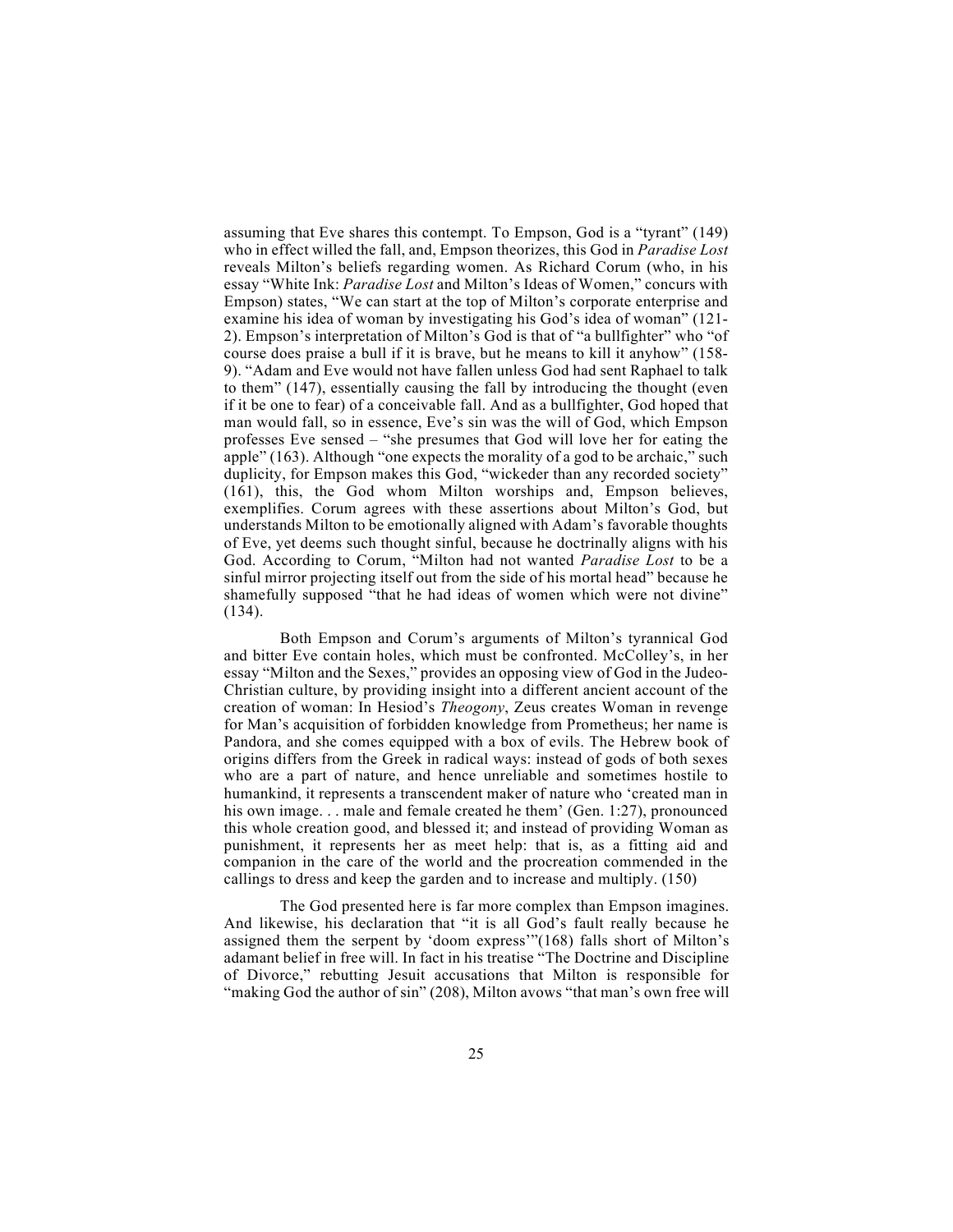self-corrupted is the adequate and sufficient cause of his disobedience *besides Fate*" (281). Author of *Milton's Good God*, Dennis Richard Danielson reports that this affirmation "was something he did not go back on" (102) as he remains consistent throughout his prose. As I mentioned earlier *Paradise Lost*, like Milton's many treatises, especially "Areopagitica," bleed language of God-given free will and the essentiality for human choice ("When God gave him reason, he gave him freedom to choose, for reason is but choosing, he had been else a mere artificial Adam" (356)). Surely Milton would contest with Empson's claim that Milton's God "knows he has created [Adam and Eve] badly" and resents them for it (175). For it was Milton's God, who created them "Sufficient to have stood though free to fall" (3.99), and even in anticipation the fall, knowing its inevitability, promised mercy; "Yet not of will in him but grace in me / Freely vouchsafed" (3.174-5).

Now, having examined Milton's God and Eve, let us unearth those characters reported by the ancient writer of Genesis, still using Alter's *Genesis Translation and Commentary*, and consider how they compare. The first notable difference in the Alter translation is that rather than saying that God created man, "God said, 'Let us make a human'" (1.26). In his commentary Alter explains that the Hebrew word " *adam*" used here "is a generic term for human beings, not a proper noun" and "does not automatically suggest maleness" (5). Susan Niditch, in her contribution to *The Women's Bible Commentary,* refers to a feminist reading of Genesis saying "no more interesting and telegraphic comment exists on the nature of being human and on the nature of God. The male aspect and the female aspect implicitly are part of the first human and a reflection of the Creator" (13). This first suggests that perhaps God's first created human was gender neutral or as some suggest encompassing both Genders until the separation of the two at Eve's creation, but at the very least stresses the unimportance of the first human's gender. Also, that *Genesis* chapter 1 says, "And God created the human in his image / in the image of God He created him / male and female He created them" (1.27) directly contrasts the assumptions in *Paradise Lost* that God only created Adam in his image. Scripture clearly states that both are made in the image of God. And as God, throughout the entirety of The Bible is described with both male and female qualities, it is when the two are together in humans that they most accurately reflect his image.

Concerning the creation of Eve, where most versions will call her a helper to Adam, in Alter's translation, God creates in Eve, "a sustainer beside him" (2.19). Reading the commentary, we learn that the word "'Help' is too weak because it suggests a merely auxiliary function" (9) which was not intended by the original Hebrew. This word has military connotations in other verses, giving Eve a more vital role in their marriage and in the care of the garden. Also that she was made beside him is of value. That Eve was taken and built from the rib implies equality in rank that would not be present if she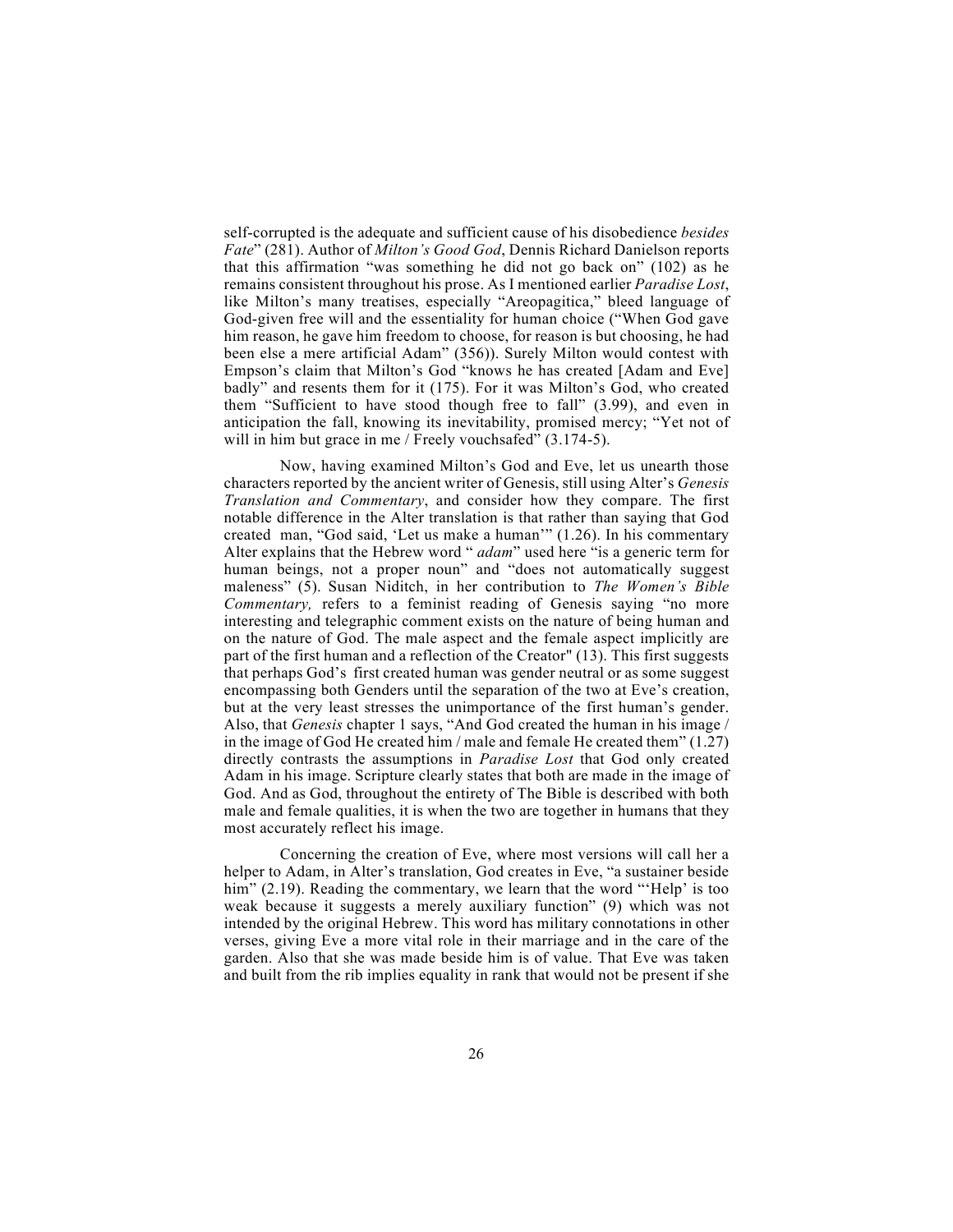was built from a piece of skull or the foot. They are peers, working side by side toward the same goal.

On the subject of authority, the God of *Genesis* does not discriminate having "said to them... 'Fill the earth and conquer it, and hold sway over" (1.28) it, addressing the pair, not simply the man. They together have dominion over the earth, not over each other. The later passage of God speaking to Eve of Adam that "he shall rule over you," (3.16) which so often is used to subjugate wives to their husbands, happens after the fall as a consequence, because of sin. The simple fact that God chooses male rule as a penalty implies that hierarchy between the two did not exist before the fall. God's original creation was not meant to sweat for food, or to experience pain in childbirth, just as God's original creation was meant to be equal. Previous to this moment, no hint of hierarchy between humans existed. Similarly, *Genesis* mentions nothing of Eve's physical appearance, intellect, or tempting nature, nor does it suggest that Adam was deceived, overpowered, or even conflicted in his decision to taste the fruit. In fact all language of sexism, hierarchy, and most of the plot, Milton added to either create intrigue or further his agenda. So, what objective did Milton have which would cause him to portray God's affections toward Eve in a way that contradicts what he knows to be true of Scripture, and diminishes so cruelly Eve's character whom Milton has painstakingly written with the highest regard?

Such diction, although contrary to the heart of scripture, nonetheless reproduces struggles present in its interpretation. Like Milton's Adam, who labors to rectify a clearer understanding of Eve's place with him in the garden, those whose faith rests in the Judeo-Christian account of creation and the Fall have fought for centuries to categorize women and likewise to break free from such limiting categories, based largely on this central Genesis text. Therefore, on the issue of equality, Genesis cannot be overlooked for its vital role in both human history and Western consciousness. Milton's choice to expand this text and his particular focus on Eve is by the same token monumental. For if Milton's representation of Eve at times seems unjust (and it most certainly does), it exists primarily to reflect this ancient struggle and call to attention the injustice he sees in the world around him. Because although Eve in many ways does not coincide with our modern understanding of a strong female character, Milton gave her a voice, which no one had before, "to create poetically such an Eve as a just and provident God must be supposed to have created actually" (McColley 3). In Eve, Milton penned a genuine person, equal in mind and spirit to her husband, morally conflicted, who wants and strains to become greater than they tell her she is, even if it that desire leads her downfall. In doing so, he fashioned a previously unheard of sympathy toward Eve, the mother of mankind and predicated curse to our sinful existence.